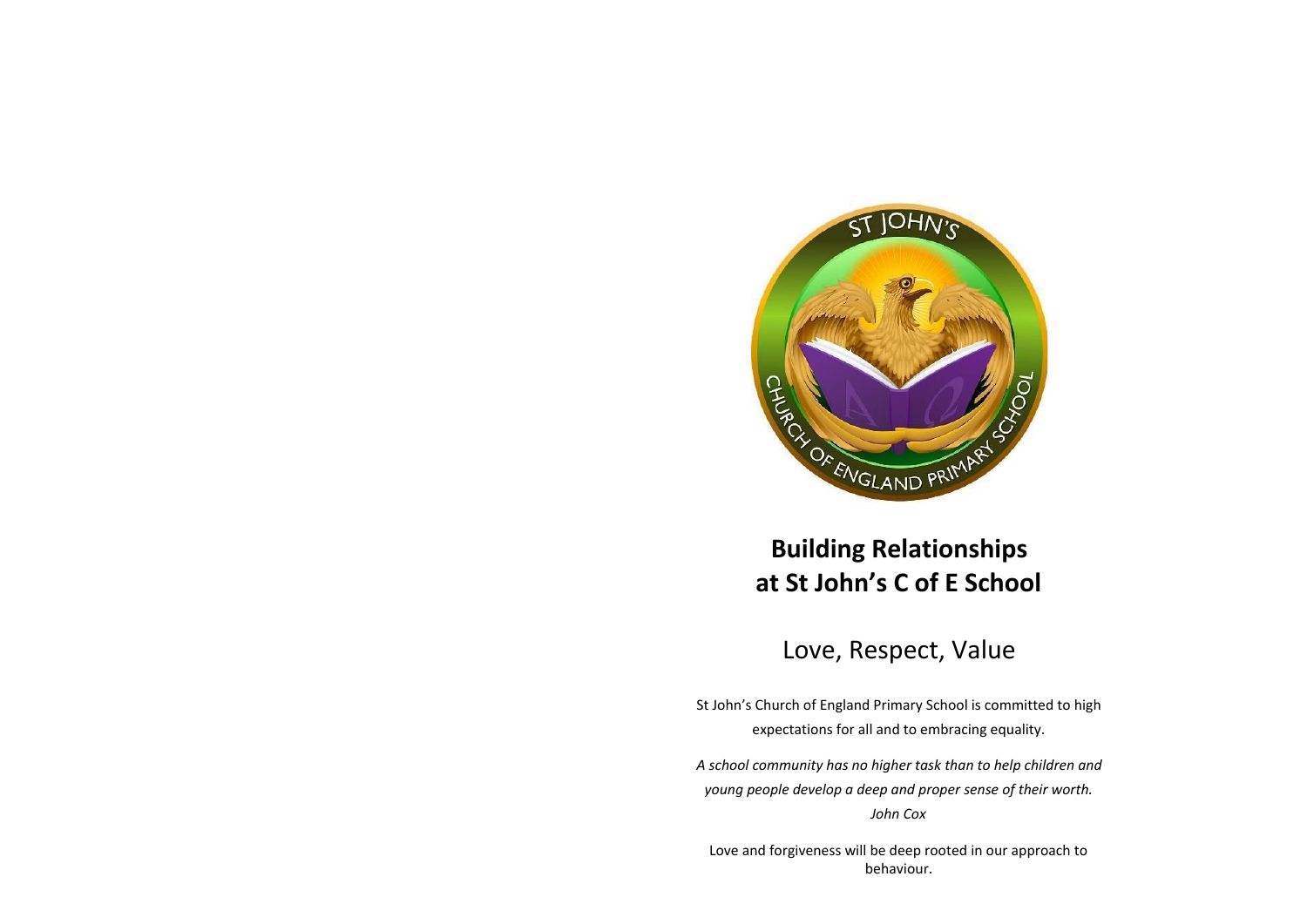## **What we do at St John's to promote good relationships.**

SMSC (spiritual, moral, social and cultural) development is threaded throughout the curriculum with our strong Christian ethos where children are encouraged to love their neighbour, respect each other and value diversity.

To support children in the playground we have Eagle Play Mentors whose specific role is to support positive play. As the school grows we will have Play Leaders who support the younger children. We will also have a 'Singing Playgrounds' club where children learn songs to teach to others in the playground. Lunchtime clubs will also continue to expand. The School Council will be responsible for listening to the opinions of others and deciding what play equipment needs to be updated and replaced. There will be areas on the playgrounds designated for physical and quieter play. Also when needed there will be a Lunchtime Carpet Club. We will also have Buddy Bus Stops where children can go if they don't have a friend to play with. This support encourages children to be safe and happy in school.

On occasion, children may need reminding about rules. Very rarely, when rules aren't followed and, as a result other children are not feeling safe, short term sanctions are put into place; these give children time to be calm and to think about how their play may affect others. Children who still have difficulties with learning to play, have one-to-one or small group sessions with an adult to help them tohave successful playtimes.

#### **Restorative Approach**

Wherever possible we seek to repair relationships as part of the resolution process. Children are expected to be friendly to, though perhaps not always friends with, everyone in the school.

The aim is for the children at St John's School to support each other very well and for reported incidents of bullying to be nil.

We are committed to fostering positive behaviours, so that every individual feels safe and supported in an environment that is free from hurtful and bullying behaviour and where any incident is dealt with quickly and effectively so that it does not escalate. This requires vigilance from staff and the co-operation and support of parents.

#### **Parents raising concerns – parent-school partnership**

Staff do strive to be vigilant at all times, but we can only deal with problems that we know about. Please don't assume that we know what you know.

• If you have any concerns or are worried about your child's school life or wellbeing please speak to a member of staff. Behaviour that might be of concern could include tearfulness, bad temper, depression, being withdrawn, lowered self-esteem, unexplained head or tummy aches, reluctance to go to school.

• If your child shows changes in their behaviour, sit down with them and try to establish the reasons. Parents are strongly advised not to approach other parents or pupils directly. Please raise your concerns with members of staff.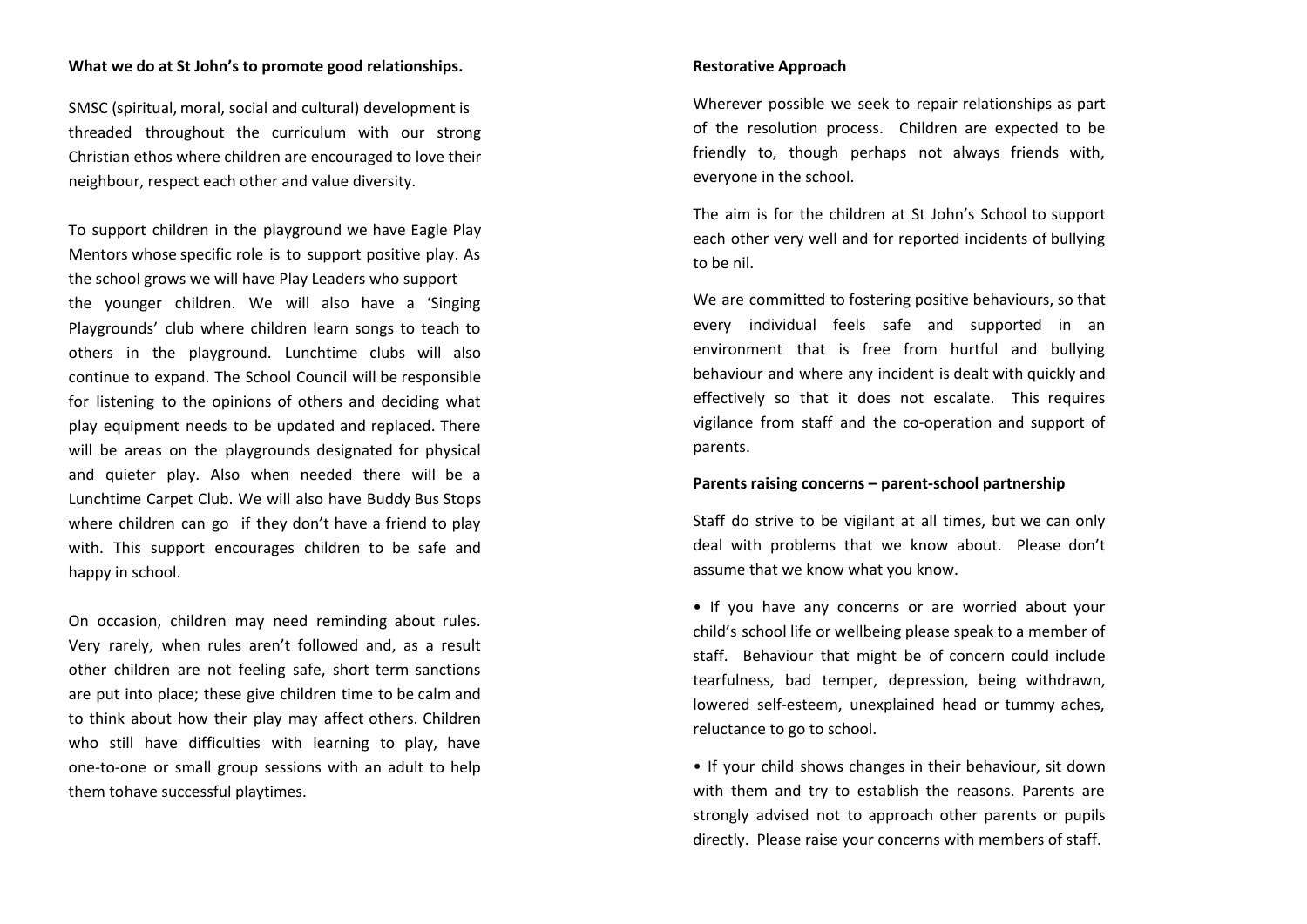## **How can you support your child if he/she has experienced**

## **hurtful behaviour**

• Listen carefully to how your child feels, what happened, where and when, who has been told and what has been done.

• Ask what happened before which might have contributed to the incident.

• Stay calm and measured and reassure your child that it can be sorted out with the school. Tell your child that sometimes bad things happen to everyone but they can bounce back.

• Please remember you only have part of the story.

• Help your child to report it themselves if they have not already done so, as this keeps them empowered. Or contact the school with your concerns.

• Give the school time to investigate and respond. We will keep you informed about our progress. Please keep reassuring your child.

• Expect some feedback on what has happened, but not necessarily all the details, as the school has a duty to maintain appropriate confidentiality for all the children.

• Please support the school in follow up support, for example stressing the importance of telling an adult at school, supporting work to restore self-esteem and self-worth, helping to implement any agreed strategy.

• Support your child to reconcile, repair relationships and put resolved incidents behind them.

#### **How you can support your child if he/she has used**

#### **hurtful behaviour**

• Listen carefully to how your child feels, what happened, where and when, who has been told and what has been done.

• Ask what happened before, which might have contributed to the incident.

• Explain that this will need to be sorted out with the school.

• While the school investigates, please remember you only have part of the story. Stay calm and measured and help your child understand why their behaviour was unacceptable.

• Reassure yourchild that they made a wrong choice that has consequences. You want them to be confident and strong but not hurtful.

• Support your child in co-operating with the school and implementing any strategy. Where a change of behaviour is required, practice agreed strategies so they can perform them confidently under stress.

• Encourage and praise positive change and support your child to reconcile, repair relationships and put resolved incidents behind them.